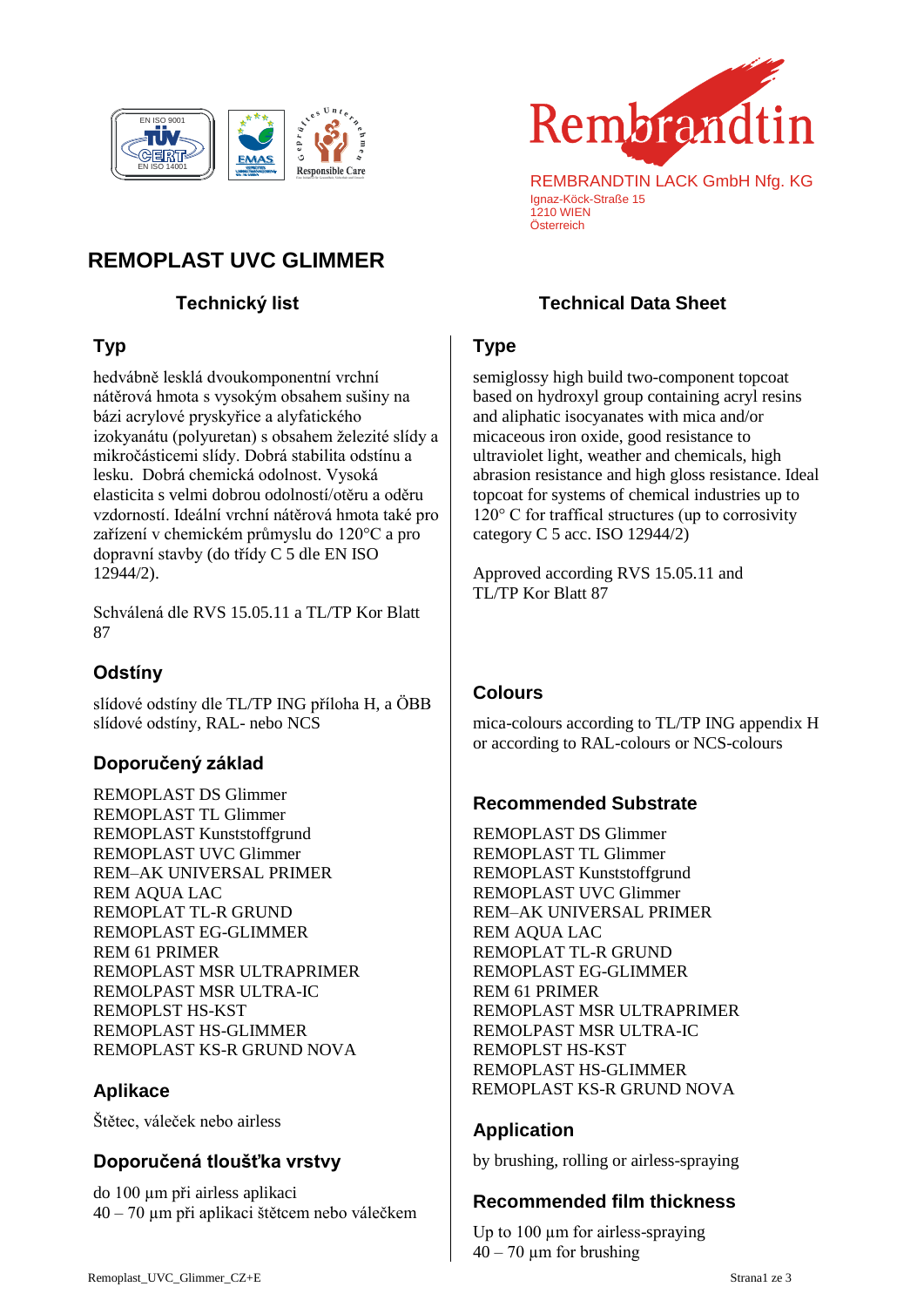# **Poměr mísení**

10 váhových dílů Remoplast UVC Glimmer 1 váhový díl PU-Härter 400 UVC

u RAL 9006 a některých speciálních odstínů 7 váhových dílů Remoplast UVC Glimmer 1 váhový díl PU-Härter 400 UVC

# **Doba zpracovatelnosti**

min. 6 hodin při 20°C / 24 hodin při 5°C

S urychlovačem: 1 hodina při 20°C / 2 hodiny při 5°C

# **Spotřeba ve směsi**

teoretická: 0,20 kg/m²/80 µm (odstín bílý) 0,23 kg/m²/80 µm (DB- odstíny)

# **Ředidlo**

Verdünnung 200

# **Schnutí při 80 µm**

bezprašný TG 1 1 hodina  $/20^{\circ}$ C  $1^{\rm h}$  / 5°C manipulovatelný TG 4 6 hodina/20°C 24<sup>h</sup> / 5°C přetíratelný 8 hodin/20 $\degree$ C 48<sup>h</sup>/ 5 $\degree$ C vytvrzený 5 dní / 20°C 10 dní/ 5°C

Schnutí s UVC urychlovačem: bezprašný (TG 1) 1 hodina  $/20^{\circ}$ C  $h/5$ °C manipulovatelný (TG 4) 3 hodiny  $/20^{\circ}$ C  $8<sup>h</sup>$ / 5°C přetíratelný 4 hodiny  $/20^{\circ}$ C  $24^{\rm h}$  / 5°C vytvrzený 2 dny /20°C 5 dní/ 5°C

# **Viskozita**

strukturní viskozita, ca.400 cp

# **Spec. hmotnost ve směsi**

RAL: dle odstínu  $1,3 \pm 0,2$  g/cm<sup>3</sup> DB-odstíny:  $1.4 \pm 0.2$  g/cm<sup>3</sup>

# **Sušina ve směsi**

ca. 53 % objemově, ca. 69 % váhově (RAL) ca. 53 % objemově, ca. 73 % váhově (DBodstíny)

# **Teplotní odolnost**

krátkodobě max. 150°C trvalá zátěž: max. 120°C

## **Mixing ratio**

10 parts weight Remoplast UVC Glimmer 1 part weight PU hardener 400 UVC

for RAL 9006 and some special shades 7 parts weight Remoplast UVC Glimmer 1 part weight PU hardener 400 UVC

# **Pot life**

at least 6 hours at 20°C / 24 hours at 5°C

With accelerator: 1 hour at  $20^{\circ}$ C / 2 hours at 5 $^{\circ}$ C

# **Consumption in mixture**

theoretical:  $0,20 \text{ kg/m}^2/80 \text{ µm}$  (white)

 $0,23 \text{ kg/m}^2/80 \text{ }\mu\text{m}$  (DB-colours)

# **Thinner**

Thinner 200

# **Drying time at 80 microns**

| dust free  | 1 hour $/20^{\circ}$ C               | $1^{\rm h}$ / 5 <sup>o</sup> C |
|------------|--------------------------------------|--------------------------------|
|            | dry to touch 6 hours $/20^{\circ}$ C | $24^{\rm h}$ / 5°C             |
|            | overcoatable 8 hours $/20^{\circ}$ C | $48^{\rm h}$ / 5°C             |
| well cured | 5 days $/20^{\circ}$ C               | 10 days / $5^{\circ}$ C        |

#### Drying with Accelerator:

| dust free    | 1 hour $/20^{\circ}$ C                       | $1^{\rm h}$ / 5°C    |
|--------------|----------------------------------------------|----------------------|
| dry to touch | 3 hours $/20^{\circ}$ C                      | $8^{\rm h}$ / 5°C    |
| overcoatable | 4 hours $/20^{\circ}$ C                      | $24^h / 5^{\circ}$ C |
| well cured   | 2 days $/20^{\circ}$ C 5 days $/5^{\circ}$ C |                      |

# **Viscosity**

structural viscous, approx. 400 cp

# **Specific gravity in mixture**

RAL: approx.  $1,3 \pm 0,2$  g/cm<sup>3</sup> DB-Shades:  $1.4 \pm 0.2$  g/cm<sup>3</sup>

# **Solid contents in mixture**

approx. 53 % volume, approx. 69 % weight (RAL) approx. 53 % volume, approx. 73 % weight (DBcolours*)*

# **Temperature stability**

short-term: up to. 150<sup>o</sup>C constant load: max. 120°C